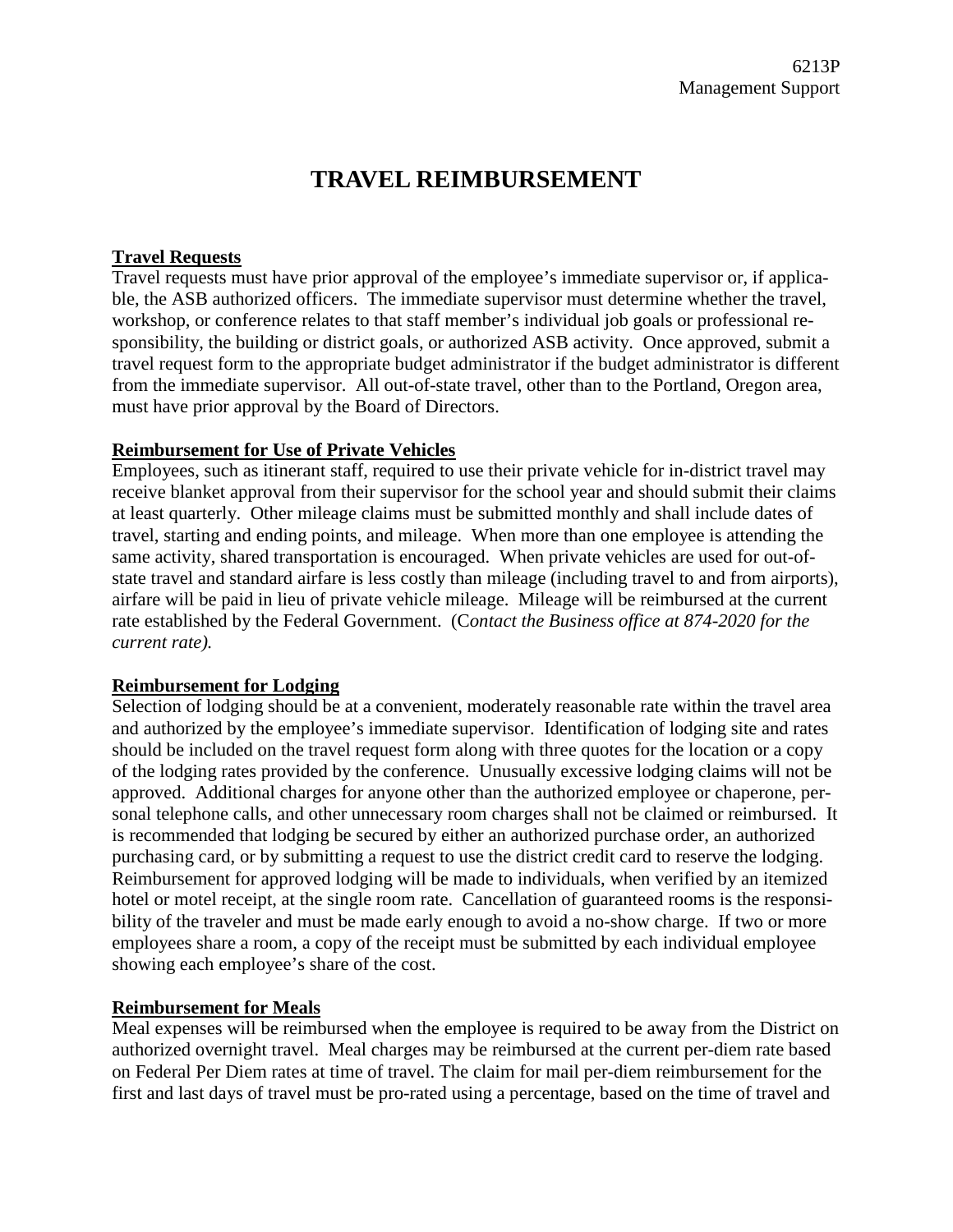prior approval of the employee's immediate supervisor. The per-diem rates include the tip. Receipts are not required for meals. The IRS Federal Per Diem rate information is available on the Internet at<http://policyworks.gov/org/main/mt/homepage/mtt/perdiem/perd01.html> or contact the business office @ 874-7020 for the current rates.

## **Registration Fees**

Purchase orders will be used for registration fees when acceptable. Receipts are required for registration fees when paid directly by the employee. Costs of entertainment, even though offered as an option in the registration, are not reimbursable.

## **Other Reimbursable Charges**

- Rental vehicle only if deemed necessary and approved by immediate supervisor (mid-size or compact only, *no luxury size vehicles authorized*).
- Ferry, parking, airporter, taxi, or similar charges (A receipt is required if available)
- Baggage assistance not to exceed \$2 per piece of luggage or a total cost of \$10 per trip
- One daily personal telephone call home when necessary
- District-related telephone calls
- Telephone access fee

## **Non-reimbursable Expenses**

- Expenses for anyone other than claimant
- Alcoholic beverages
- Personal care services, postage, and laundry services
- Mileage to and from home for normal workdays
- Mileage for school election promotions and other nonofficial school functions
- Entertainment
- Parking or traffic violation tickets
- Personal side trips
- Meals which are paid for as a part of a registration fee

# **Associated Student Body Travel**

Due to the complexity of arranging for an ASB function, some travel guidelines are different. As well as the above referenced authorizations, student body travel also requires specific approval by the student body. This approval needs to be documented in the meeting minutes and all costs of the trip identified, including the cost of a substitute. Funds need to be identified to cover all of the expenses related to the student travel and approved by the applicable principal of the school. Because students and chaperones frequently share meals together, itemized receipts are required for ASB meals. When the travel will include payment for student and chaperone meals, the advisor/coach should check out a procurement card to pay for the cost of authorized meals. Advisors/coaches are discouraged from their children traveling with ASB local or non-local events unless the children are a member of the traveling team, class or ASB club. Spouses of employees may accompany the employee as a volunteer chaperone after spouses have had a background check. Occasionally, the advisor will need to provide for emergency expenses associated with a student during travel. These occasional expenses should be itemized with receipts and submitted to the student body and applicable principal for approval with the reimbursement claim.